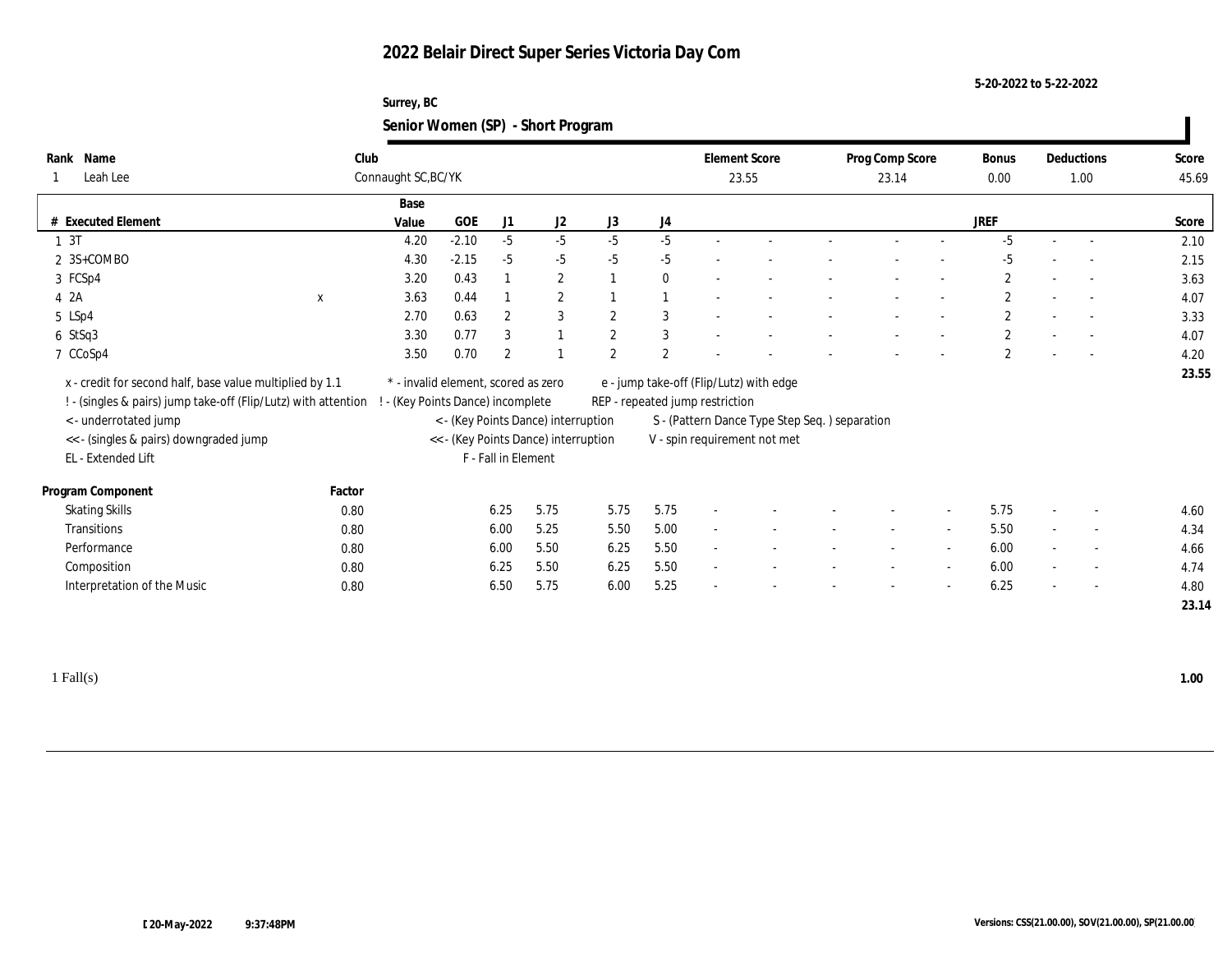### **Surrey, BC Senior Women (SP) - Short Program**

| Name<br>Rank                                                     | Club         |                                     |         |                     |                                      |              |              | <b>Element Score</b>            |                                               | Prog Comp Score          |                          | Bonus          |        | Deductions               | Score |
|------------------------------------------------------------------|--------------|-------------------------------------|---------|---------------------|--------------------------------------|--------------|--------------|---------------------------------|-----------------------------------------------|--------------------------|--------------------------|----------------|--------|--------------------------|-------|
| Isabelle Law<br>$\mathbf{2}$                                     |              | Derrick FSC, AB/NT/NU               |         |                     |                                      |              | 21.47        |                                 |                                               | 21.92                    |                          |                | 1.00   |                          | 42.39 |
|                                                                  |              | Base                                |         |                     |                                      |              |              |                                 |                                               |                          |                          |                |        |                          |       |
| # Executed Element                                               |              | Value                               | GOE     | J1                  | J2                                   | J3           | J4           |                                 |                                               |                          |                          | <b>JREF</b>    |        |                          | Score |
| $1 \t3T+2T$                                                      |              | 5.50                                | $-0.14$ | $\bf{0}$            | $-1$                                 | $\mathbf{0}$ | $-2$         |                                 |                                               |                          |                          | $\Omega$       |        | $\sim$                   | 5.36  |
| $2 \text{ } 3 \text{Lo} <<$                                      |              | 1.70                                | $-0.85$ | $-5$                | $-5$                                 | $-5$         | $-5$         |                                 |                                               |                          |                          | $-5$           |        |                          | 0.85  |
| 3 CSp3                                                           |              | 2.30                                | 0.23    | -1                  | $\bf{0}$                             |              |              |                                 |                                               |                          |                          |                |        | $\sim$                   | 2.53  |
| 4 FSSp3                                                          |              | 2.60                                | 0.26    | $\mathbf{2}$        | $\mathbf{1}$                         |              |              |                                 |                                               |                          |                          |                |        |                          | 2.86  |
| 52A                                                              | $\mathbf{x}$ | 3.63                                | $-1.32$ | $-4$                | $-4$                                 | $-3$         | $-4$         |                                 |                                               |                          |                          | $-4$           |        |                          | 2.31  |
| $6$ StSq3                                                        |              | 3.30                                | 0.66    | $\mathbf{2}$        | $\sqrt{2}$                           | $\mathbf{2}$ | $\mathbf{2}$ |                                 |                                               |                          |                          |                |        |                          | 3.96  |
| 7 CCoSp3                                                         |              | 3.00                                | 0.60    | 3                   | $\mathbf{2}$                         | 2            | $\mathbf{2}$ |                                 |                                               |                          |                          | $\overline{2}$ |        |                          | 3.60  |
| x - credit for second half, base value multiplied by 1.1         |              | * - invalid element, scored as zero |         |                     |                                      |              |              |                                 | e - jump take-off (Flip/Lutz) with edge       |                          |                          |                |        |                          | 21.47 |
| ! - (singles & pairs) jump take-off (Flip/Lutz) with attention ! |              | - (Key Points Dance) incomplete     |         |                     |                                      |              |              | REP - repeated jump restriction |                                               |                          |                          |                |        |                          |       |
| < - underrotated jump                                            |              |                                     |         |                     | < - (Key Points Dance) interruption  |              |              |                                 | S - (Pattern Dance Type Step Seq.) separation |                          |                          |                |        |                          |       |
| << - (singles & pairs) downgraded jump                           |              |                                     |         |                     | << - (Key Points Dance) interruption |              |              |                                 | V - spin requirement not met                  |                          |                          |                |        |                          |       |
| EL - Extended Lift                                               |              |                                     |         | F - Fall in Element |                                      |              |              |                                 |                                               |                          |                          |                |        |                          |       |
|                                                                  |              |                                     |         |                     |                                      |              |              |                                 |                                               |                          |                          |                |        |                          |       |
| Program Component                                                | Factor       |                                     |         |                     |                                      |              |              |                                 |                                               |                          |                          |                |        |                          |       |
| <b>Skating Skills</b>                                            | 0.80         |                                     |         | 6.00                | 5.50                                 | 5.25         | 5.25         |                                 |                                               |                          |                          | 5.25           |        | $\overline{\phantom{a}}$ | 4.26  |
| Transitions                                                      | 0.80         |                                     |         | 5.75                | 5.00                                 | 5.50         | 5.25         |                                 |                                               | $\overline{\phantom{a}}$ | $\sim$                   | 5.00           | $\sim$ | $\overline{\phantom{a}}$ | 4.20  |
| Performance                                                      | 0.80         |                                     |         | 5.75                | 5.50                                 | 6.00         | 5.50         |                                 |                                               |                          |                          | 5.25           |        | $\overline{\phantom{a}}$ | 4.46  |
| Composition                                                      | 0.80         |                                     |         | 5.75                | 5.50                                 | 6.00         | 5.25         | $\sim$                          |                                               |                          | $\sim$                   | 5.25           | $\sim$ | $\overline{\phantom{a}}$ | 4.40  |
| Interpretation of the Music                                      | 0.80         |                                     |         | 6.25                | 6.00                                 | 5.75         | 5.50         |                                 |                                               |                          | $\overline{\phantom{a}}$ | 5.00           |        | $\sim$                   | 4.60  |
|                                                                  |              |                                     |         |                     |                                      |              |              |                                 |                                               |                          |                          |                |        |                          | 21.92 |
|                                                                  |              |                                     |         |                     |                                      |              |              |                                 |                                               |                          |                          |                |        |                          |       |

1 Fall(s) **1.00**

 $\blacksquare$ 

**5-20-2022 to 5-22-2022**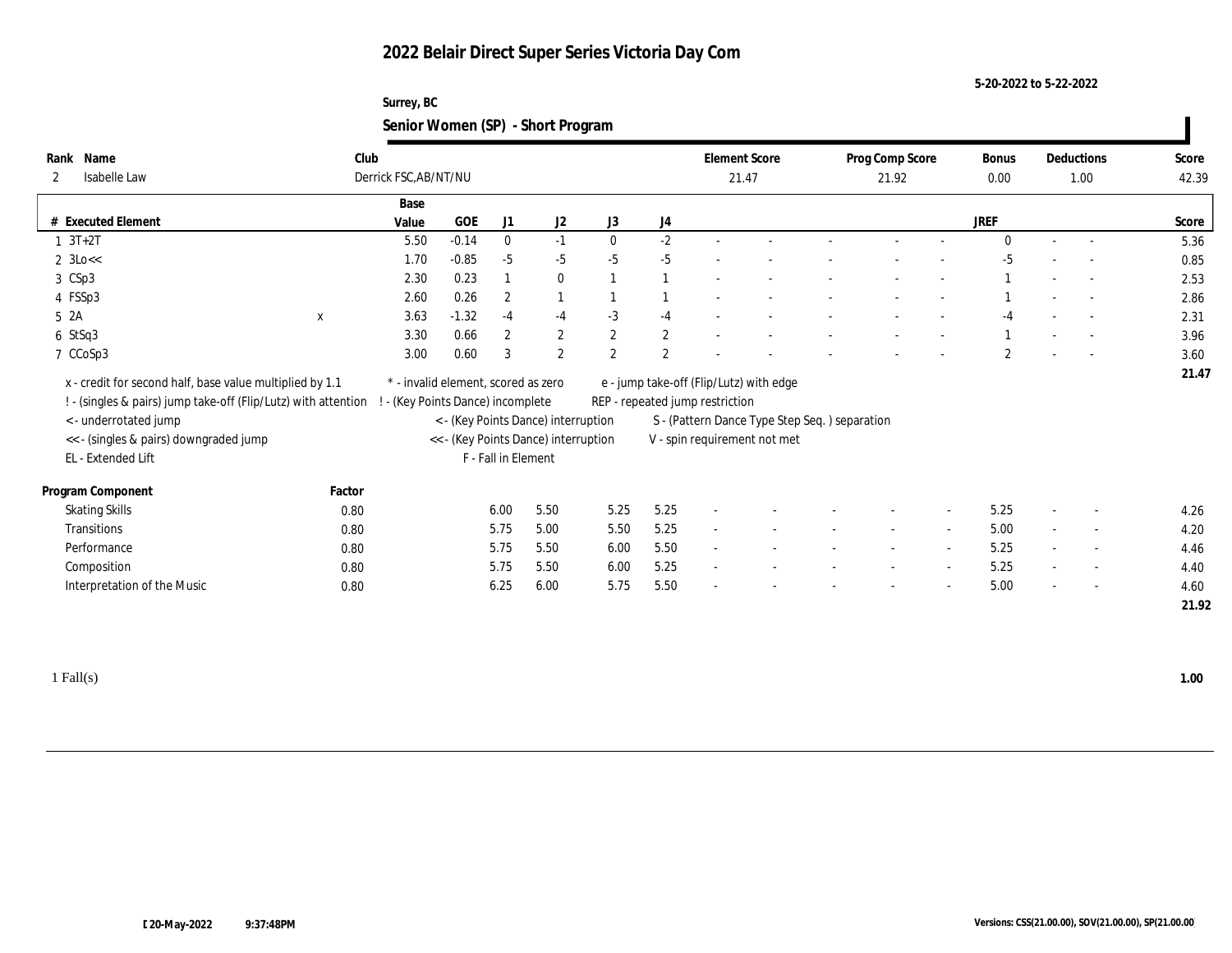#### **5-20-2022 to 5-22-2022**

#### **Surrey, BC Senior Women (SP) - Short Program**

|                                                                |        |                                     |                               |                     |                                      | $\tilde{\phantom{a}}$ |                |                                 |                                               |                          |                          |                |      |                          |       |
|----------------------------------------------------------------|--------|-------------------------------------|-------------------------------|---------------------|--------------------------------------|-----------------------|----------------|---------------------------------|-----------------------------------------------|--------------------------|--------------------------|----------------|------|--------------------------|-------|
| Name<br>Rank                                                   | Club   |                                     |                               |                     |                                      |                       |                |                                 | <b>Element Score</b>                          | Prog Comp Score          |                          | Bonus          |      | Deductions               | Score |
| Hiu Yau Chow<br>3                                              |        | Connaught SC, BC/YK                 |                               |                     |                                      |                       |                |                                 | 23.27                                         | 20.08                    |                          | $0.00\,$       | 3.00 |                          | 40.35 |
|                                                                |        | Base                                |                               |                     |                                      |                       |                |                                 |                                               |                          |                          |                |      |                          |       |
| # Executed Element                                             |        | Value                               | <b>GOE</b>                    | J1                  | J <sub>2</sub>                       | J3                    | J4             |                                 |                                               |                          |                          | <b>JREF</b>    |      |                          | Score |
| $1 3T + 2T$                                                    |        | 5.50                                | 0.70                          | $\mathbf{2}$        | $\mathbf{1}$                         | $\mathbf{2}$          | $\theta$       |                                 |                                               |                          |                          | $\overline{2}$ |      |                          | 6.20  |
| $2$ 2A<                                                        |        | 2.64                                | $-1.32$                       | $-5$                | $-5$                                 | $-2$                  | $-5$           |                                 |                                               |                          |                          | -5             |      |                          | 1.32  |
| 3 CCoSp4                                                       |        | 3.50                                | 0.35                          |                     | 1                                    |                       | $\mathbf{2}$   |                                 |                                               |                          |                          |                |      | $\sim$                   | 3.85  |
| 4 FSSp3                                                        |        | 2.60                                | 0.26                          | $\mathbf{2}$        |                                      |                       |                |                                 |                                               |                          |                          |                |      |                          | 2.86  |
| 5 3S                                                           | X      | 4.73                                | $-2.01$                       | $-4$                | $-5$                                 | $-5$                  | $-5$           |                                 |                                               |                          |                          | $-3$           |      | $\overline{\phantom{a}}$ | 2.72  |
| $6$ StSq3                                                      |        | 3.30                                | 0.22                          | $\mathbf{2}$        | $\bf{0}$                             |                       | $\bf{0}$       |                                 |                                               |                          |                          |                |      |                          | 3.52  |
| 7 LSp3                                                         |        | 2.40                                | 0.40                          | $\overline{c}$      |                                      |                       | $\overline{2}$ |                                 |                                               |                          |                          | $\mathfrak{D}$ |      |                          | 2.80  |
| x - credit for second half, base value multiplied by 1.1       |        | * - invalid element, scored as zero |                               |                     |                                      |                       |                |                                 | e - jump take-off (Flip/Lutz) with edge       |                          |                          |                |      |                          | 23.27 |
| ! - (singles & pairs) jump take-off (Flip/Lutz) with attention |        |                                     | (Key Points Dance) incomplete |                     |                                      |                       |                | REP - repeated jump restriction |                                               |                          |                          |                |      |                          |       |
| < - underrotated jump                                          |        |                                     |                               |                     | < - (Key Points Dance) interruption  |                       |                |                                 | S - (Pattern Dance Type Step Seq.) separation |                          |                          |                |      |                          |       |
| << - (singles & pairs) downgraded jump                         |        |                                     |                               |                     | << - (Key Points Dance) interruption |                       |                |                                 | V - spin requirement not met                  |                          |                          |                |      |                          |       |
| EL - Extended Lift                                             |        |                                     |                               | F - Fall in Element |                                      |                       |                |                                 |                                               |                          |                          |                |      |                          |       |
|                                                                |        |                                     |                               |                     |                                      |                       |                |                                 |                                               |                          |                          |                |      |                          |       |
| Program Component                                              | Factor |                                     |                               |                     |                                      |                       |                |                                 |                                               |                          |                          |                |      |                          |       |
| <b>Skating Skills</b>                                          | 0.80   |                                     |                               | 6.00                | 4.75                                 | 4.75                  | 4.75           |                                 |                                               |                          | $\overline{\phantom{a}}$ | 5.50           |      | $\overline{\phantom{a}}$ | 4.00  |
| Transitions                                                    | 0.80   |                                     |                               | 5.25                | 4.25                                 | 4.50                  | 5.00           |                                 |                                               |                          | $\overline{\phantom{a}}$ | 5.25           |      | $\overline{\phantom{a}}$ | 3.94  |
| Performance                                                    | 0.80   |                                     |                               | 5.75                | 4.50                                 | 4.75                  | 5.00           | $\overline{\phantom{a}}$        |                                               | $\overline{\phantom{a}}$ | $\overline{\phantom{a}}$ | 5.00           |      | $\overline{\phantom{a}}$ | 3.94  |
| Composition                                                    | 0.80   |                                     |                               | 5.50                | 4.75                                 | 5.00                  | 5.25           |                                 |                                               |                          | $\overline{\phantom{a}}$ | 5.25           |      | $\overline{\phantom{a}}$ | 4.14  |
| Interpretation of the Music                                    | 0.80   |                                     |                               | 5.75                | 4.50                                 | 5.00                  | 5.00           |                                 |                                               |                          |                          | 5.25           |      | $\sim$                   | 4.06  |
|                                                                |        |                                     |                               |                     |                                      |                       |                |                                 |                                               |                          |                          |                |      |                          | 20.08 |

1 Late Start factor (1), 2 Fall(s) **3.00**

 $\blacksquare$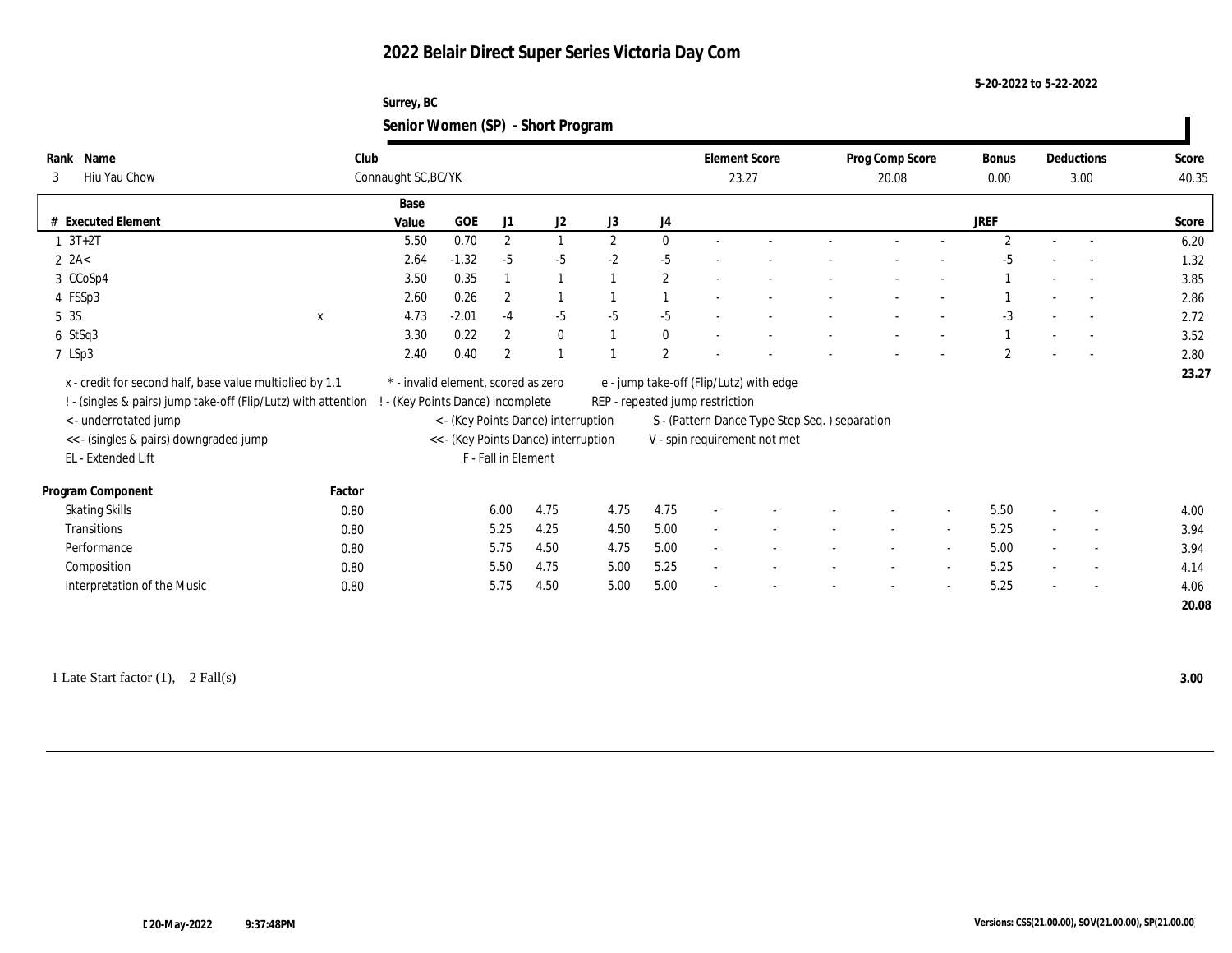#### **5-20-2022 to 5-22-2022**

### **Surrey, BC Senior Women (SP) - Short Program**

| Name<br>Rank<br>Marissa Yi-Shan Wu<br>4                        | Club   | Champs ISC of BC, BC/YK             |            |                     |                                      |                |                | <b>Element Score</b><br>19.29   |                                               |  | Prog Comp Score<br>21.02 |                          |                | Deductions<br>0.00 |                          | Score<br>40.31 |
|----------------------------------------------------------------|--------|-------------------------------------|------------|---------------------|--------------------------------------|----------------|----------------|---------------------------------|-----------------------------------------------|--|--------------------------|--------------------------|----------------|--------------------|--------------------------|----------------|
|                                                                |        | Base                                |            |                     |                                      |                |                |                                 |                                               |  |                          |                          |                |                    |                          |                |
| # Executed Element                                             |        | Value                               | <b>GOE</b> | J1                  | J2                                   | J3             | J4             |                                 |                                               |  |                          |                          | <b>JREF</b>    |                    |                          | Score          |
| $1 \text{ } 3F < +1T^*$                                        |        | 1.80                                | $-0.90$    | $-5$                | $-5$                                 | $-5$           | $-5$           |                                 |                                               |  |                          |                          | $-5$           | $\sim$             | $\sim$                   | 0.90           |
| $2 \text{ } 3 \text{Lo} <<$                                    |        | 1.70                                | $-0.68$    | $-4$                | $-4$                                 | $-4$           | $-4$           |                                 |                                               |  |                          |                          | $-3$           |                    | $\overline{\phantom{a}}$ | 1.02           |
| 3 FSSp3                                                        |        | 2.60                                | 0.09       |                     | $\bf{0}$                             | $\mathbf{0}$   | $\mathbf{0}$   |                                 |                                               |  |                          |                          |                |                    | $\overline{\phantom{a}}$ | 2.69           |
| 4 2A                                                           |        | 3.30                                | 0.55       | $\overline{2}$      |                                      | 2              |                |                                 |                                               |  |                          |                          | 2              |                    | $\overline{\phantom{a}}$ | 3.85           |
| 5 StSq3                                                        |        | 3.30                                | 0.44       |                     | $\bf{0}$                             |                | $\overline{c}$ |                                 |                                               |  |                          |                          | $\mathbf{2}$   |                    | $\overline{\phantom{a}}$ | 3.74           |
| 6 CCoSp4                                                       |        | 3.50                                | 0.35       |                     | $\bf{0}$                             |                |                | ٠                               |                                               |  |                          |                          | $\mathbf{2}$   |                    | $\sim$                   | 3.85           |
| 7 LSp4                                                         |        | 2.70                                | 0.54       | $\overline{2}$      | 3                                    | $\overline{2}$ | 2              |                                 |                                               |  |                          |                          | $\overline{2}$ |                    | $\overline{\phantom{a}}$ | 3.24           |
| x - credit for second half, base value multiplied by 1.1       |        | * - invalid element, scored as zero |            |                     |                                      |                |                |                                 | e - jump take-off (Flip/Lutz) with edge       |  |                          |                          |                |                    |                          | 19.29          |
| ! - (singles & pairs) jump take-off (Flip/Lutz) with attention |        | (Key Points Dance) incomplete       |            |                     |                                      |                |                | REP - repeated jump restriction |                                               |  |                          |                          |                |                    |                          |                |
| < - underrotated jump                                          |        |                                     |            |                     | < - (Key Points Dance) interruption  |                |                |                                 | S - (Pattern Dance Type Step Seq.) separation |  |                          |                          |                |                    |                          |                |
| << - (singles & pairs) downgraded jump                         |        |                                     |            |                     | << - (Key Points Dance) interruption |                |                |                                 | V - spin requirement not met                  |  |                          |                          |                |                    |                          |                |
| EL - Extended Lift                                             |        |                                     |            | F - Fall in Element |                                      |                |                |                                 |                                               |  |                          |                          |                |                    |                          |                |
| Program Component                                              | Factor |                                     |            |                     |                                      |                |                |                                 |                                               |  |                          |                          |                |                    |                          |                |
| <b>Skating Skills</b>                                          | 0.80   |                                     |            | 5.50                | 5.00                                 | 5.00           | 5.25           |                                 |                                               |  |                          |                          | 5.50           |                    | $\overline{\phantom{a}}$ | 4.20           |
| Transitions                                                    | 0.80   |                                     |            | 5.00                | 4.75                                 | 4.75           | 5.25           | $\sim$                          |                                               |  | $\sim$                   | $\sim$                   | 5.00           | $\sim$             | $\overline{\phantom{a}}$ | 3.94           |
| Performance                                                    | 0.80   |                                     |            | 5.50                | 5.00                                 | 5.50           | 5.50           |                                 |                                               |  |                          | $\overline{\phantom{a}}$ | 5.25           | $\sim$             | $\overline{\phantom{a}}$ | 4.34           |
| Composition                                                    | 0.80   |                                     |            | 5.50                | 5.25                                 | 5.25           | 5.50           | $\sim$                          |                                               |  |                          | $\sim$                   | 5.50           | $\sim$             | $\sim$                   | 4.34           |
| Interpretation of the Music                                    | 0.80   |                                     |            | 5.75                | 5.00                                 | 4.50           | 5.50           |                                 |                                               |  | $\overline{\phantom{a}}$ | $\overline{\phantom{a}}$ | 5.25           | $\sim$             | $\overline{\phantom{a}}$ | 4.20           |
|                                                                |        |                                     |            |                     |                                      |                |                |                                 |                                               |  |                          |                          |                |                    |                          | 21.02          |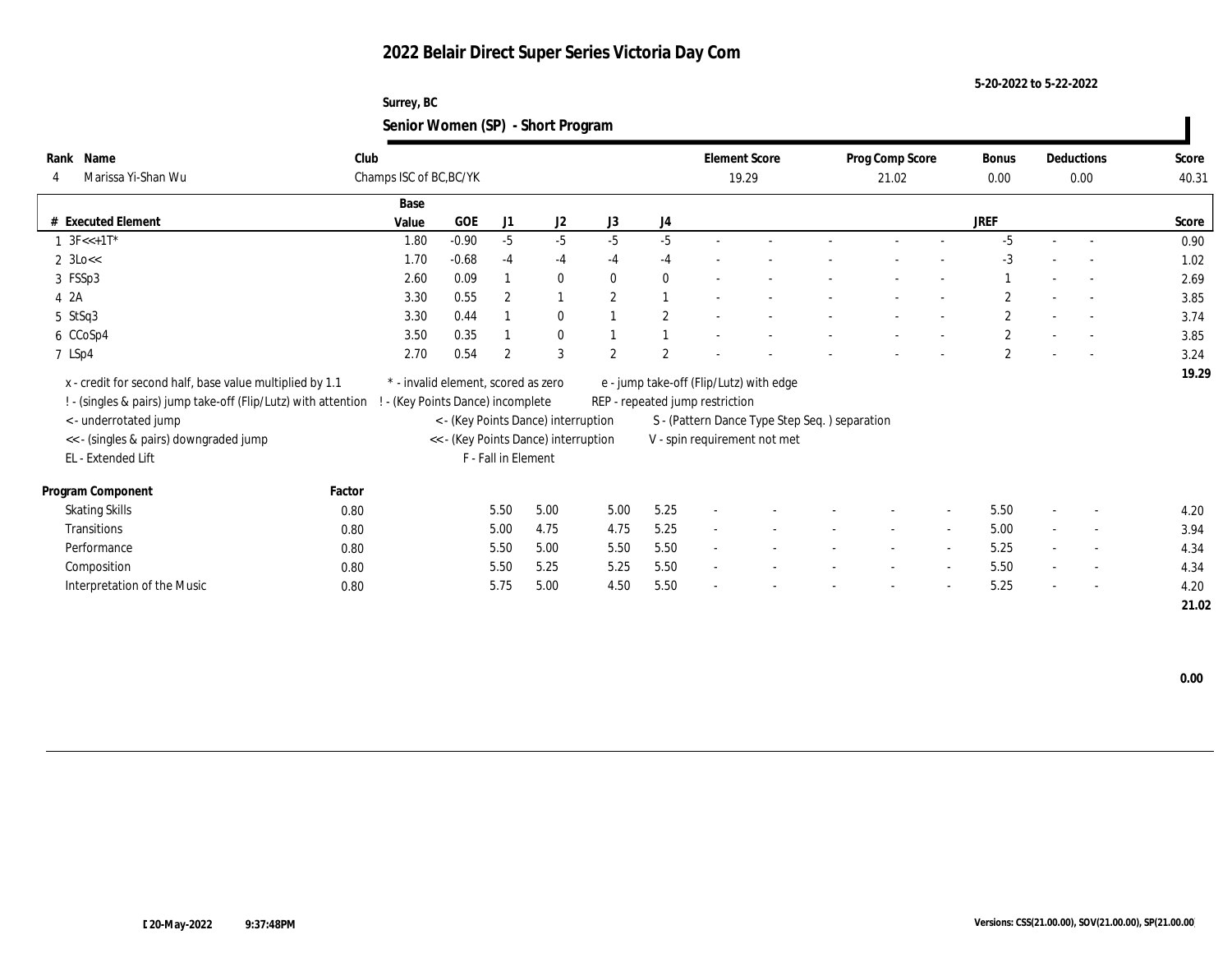### **Surrey, BC Senior Women (SP) - Short Program**

| Name<br>Rank                                                   |             | Club                              |                                     |                     |                                      |              |                |                                 | <b>Element Score</b>                          | Prog Comp Score |                          | Bonus          |                          | Deductions               | Score |
|----------------------------------------------------------------|-------------|-----------------------------------|-------------------------------------|---------------------|--------------------------------------|--------------|----------------|---------------------------------|-----------------------------------------------|-----------------|--------------------------|----------------|--------------------------|--------------------------|-------|
| Melody Zhu<br>5                                                |             | Connaught SC, BC/YK               |                                     |                     |                                      |              |                |                                 | 19.76                                         | 21.82           |                          | 0.00           | 2.00                     |                          | 39.58 |
|                                                                |             | Base                              |                                     |                     |                                      |              |                |                                 |                                               |                 |                          |                |                          |                          |       |
| # Executed Element                                             |             | Value                             | GOE                                 | J1                  | J <sub>2</sub>                       | J3           | J4             |                                 |                                               |                 |                          | <b>JREF</b>    |                          |                          | Score |
| 12A                                                            |             | 3.30                              | $-0.33$                             | $-1$                | $-1$                                 | $-1$         | $-1$           |                                 |                                               |                 |                          |                |                          |                          | 2.97  |
| 2 3T                                                           |             | 4.20                              | $-2.10$                             | $-5$                | $-5$                                 | $-5$         | $-5$           |                                 |                                               |                 |                          |                |                          |                          | 2.10  |
| 3 FCSp3                                                        |             | 2.80                              | 0.37                                | $\mathbf{1}$        | $\mathbf{1}$                         | $\mathbf{2}$ | $\mathbf{1}$   |                                 |                                               |                 |                          | $\overline{2}$ |                          | $\sim$                   | 3.17  |
| 4 3Lo<<+COMBO                                                  | $\mathbf x$ | 1.87                              | $-0.85$                             | $-5$                | $-5$                                 | $-5$         | $-5$           |                                 |                                               |                 |                          | $-5$           |                          |                          | 1.02  |
| 5 StSq3                                                        |             | 3.30                              | 0.55                                | $\overline{2}$      | $\mathbf{1}$                         |              | $\mathbf{2}$   |                                 |                                               |                 |                          | $\mathbf{2}$   |                          |                          | 3.85  |
| 6 CCoSp4                                                       |             | 3.50                              | 0.00                                |                     | $-1$                                 | $-1$         | $\sqrt{2}$     |                                 |                                               |                 |                          | $\mathbf{0}$   |                          |                          | 3.50  |
| 7 LSp4                                                         |             | 2.70                              | 0.45                                | $\overline{2}$      | $\mathbf{2}$                         |              | $\overline{2}$ |                                 |                                               |                 |                          | $-1$           |                          |                          | 3.15  |
| x - credit for second half, base value multiplied by 1.1       |             |                                   | * - invalid element, scored as zero |                     |                                      |              |                |                                 | e - jump take-off (Flip/Lutz) with edge       |                 |                          |                |                          |                          | 19.76 |
| ! - (singles & pairs) jump take-off (Flip/Lutz) with attention |             | ! - (Key Points Dance) incomplete |                                     |                     |                                      |              |                | REP - repeated jump restriction |                                               |                 |                          |                |                          |                          |       |
| < - underrotated jump                                          |             |                                   |                                     |                     | < - (Key Points Dance) interruption  |              |                |                                 | S - (Pattern Dance Type Step Seq.) separation |                 |                          |                |                          |                          |       |
| << - (singles & pairs) downgraded jump                         |             |                                   |                                     |                     | << - (Key Points Dance) interruption |              |                |                                 | V - spin requirement not met                  |                 |                          |                |                          |                          |       |
| EL - Extended Lift                                             |             |                                   |                                     | F - Fall in Element |                                      |              |                |                                 |                                               |                 |                          |                |                          |                          |       |
|                                                                |             |                                   |                                     |                     |                                      |              |                |                                 |                                               |                 |                          |                |                          |                          |       |
| Program Component                                              | Factor      |                                   |                                     |                     |                                      |              |                |                                 |                                               |                 |                          |                |                          |                          |       |
| <b>Skating Skills</b>                                          | 0.80        |                                   |                                     | 5.75                | 5.25                                 | 4.75         | 5.25           |                                 |                                               |                 |                          | 5.25           |                          | $\overline{a}$           | 4.20  |
| Transitions                                                    | 0.80        |                                   |                                     | 6.00                | 4.75                                 | 5.00         | 5.75           |                                 |                                               |                 | $\overline{\phantom{a}}$ | 5.50           | $\sim$                   | $\sim$                   | 4.34  |
| Performance                                                    | 0.80        |                                   |                                     | 5.75                | 5.25                                 | 5.50         | 5.50           | $\sim$                          |                                               |                 |                          | 5.25           |                          | $\overline{\phantom{a}}$ | 4.34  |
| Composition                                                    | 0.80        |                                   |                                     | 6.25                | 5.75                                 | 5.50         | 5.75           | $\sim$                          |                                               |                 | $\overline{a}$           | 5.50           | $\sim$                   | $\overline{\phantom{a}}$ | 4.54  |
| Interpretation of the Music                                    | 0.80        |                                   |                                     | 6.00                | 5.75                                 | 5.25         | 5.50           |                                 |                                               |                 |                          | 5.25           | $\overline{\phantom{a}}$ | $\sim$                   | 4.40  |
|                                                                |             |                                   |                                     |                     |                                      |              |                |                                 |                                               |                 |                          |                |                          |                          | 21.82 |
|                                                                |             |                                   |                                     |                     |                                      |              |                |                                 |                                               |                 |                          |                |                          |                          |       |

2 Fall(s) **2.00**

 $\blacksquare$ 

**5-20-2022 to 5-22-2022**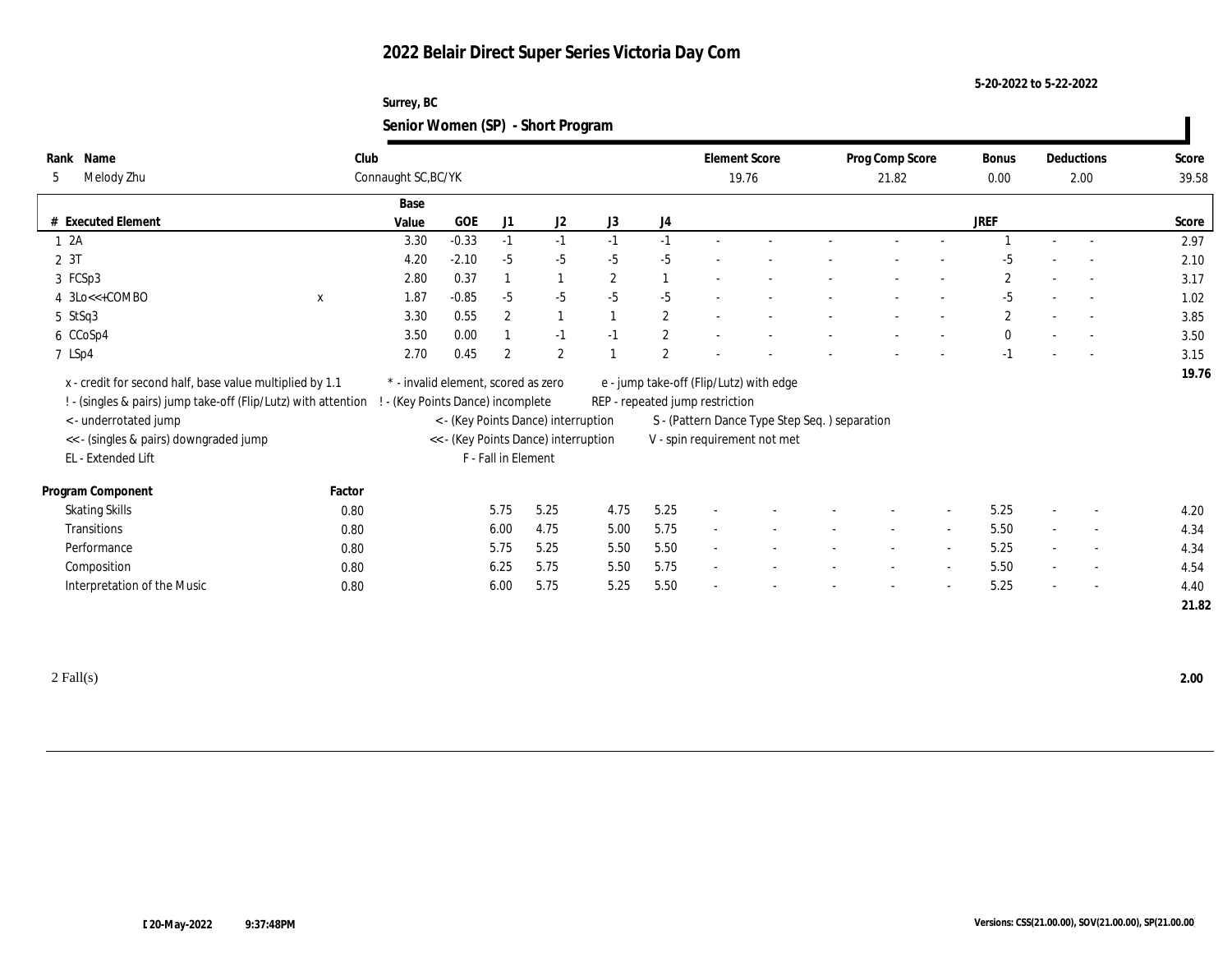#### **Surrey, BC Senior Women (SP) - Short Program**

|                                                                  |             |                                     |                                 |                     |                                      | $\tilde{\phantom{a}}$ |          |                                 |                                               |                 |                          |             |        |                          |       |
|------------------------------------------------------------------|-------------|-------------------------------------|---------------------------------|---------------------|--------------------------------------|-----------------------|----------|---------------------------------|-----------------------------------------------|-----------------|--------------------------|-------------|--------|--------------------------|-------|
| Name<br>Rank                                                     | Club        |                                     |                                 |                     |                                      |                       |          |                                 | <b>Element Score</b>                          | Prog Comp Score |                          | Bonus       |        | Deductions               | Score |
| Jagoda Cala<br>6                                                 |             | Champs ISC of BC, BC/YK             |                                 |                     |                                      |                       | 17.55    |                                 |                                               | 18.48           |                          |             | 1.00   |                          | 35.03 |
|                                                                  |             | Base                                |                                 |                     |                                      |                       |          |                                 |                                               |                 |                          |             |        |                          |       |
| # Executed Element                                               |             | Value                               | GOE                             | J1                  | J2                                   | J3                    | J4       |                                 |                                               |                 |                          | <b>JREF</b> |        |                          | Score |
| $1 \text{ } 3S <<$                                               |             | 1.30                                | $-0.65$                         | $-5$                | $-5$                                 | $-5$                  | $-5$     |                                 |                                               |                 |                          | $-5$        |        | $\sim$                   | 0.65  |
| $2 \text{ } 3 \text{Lo} < +2 \text{T}$                           |             | 3.00                                | $-0.85$                         | $-4$                | $-5$                                 | $-5$                  | $-5$     |                                 |                                               |                 |                          | $-5$        |        | $\overline{\phantom{a}}$ | 2.15  |
| 3 CCoSp4                                                         |             | 3.50                                | 0.47                            | $\overline{1}$      | $\mathbf{2}$                         | $\mathbf{2}$          |          | $\overline{\phantom{a}}$        |                                               |                 |                          |             |        | $\sim$                   | 3.97  |
| $4$ 2A <<                                                        | $\mathbf x$ | 1.21                                | $-0.44$                         | $-4$                | $-5$                                 | $-4$                  | $-4$     |                                 |                                               |                 |                          | -4          |        | $\overline{\phantom{a}}$ | 0.77  |
| 5 FCSp4                                                          |             | 3.20                                | 0.21                            | $\boldsymbol{2}$    | $\mathbf{1}$                         | $-1$                  | $\bf{0}$ |                                 |                                               |                 |                          |             |        |                          | 3.41  |
| 6 LSp4                                                           |             | 2.70                                | 0.27                            |                     | $\bf{0}$                             |                       |          |                                 |                                               |                 |                          |             |        |                          | 2.97  |
| 7 StSq3                                                          |             | 3.30                                | 0.33                            | $\boldsymbol{2}$    | $\bf{0}$                             |                       |          |                                 |                                               |                 |                          |             |        |                          | 3.63  |
| x - credit for second half, base value multiplied by 1.1         |             | * - invalid element, scored as zero |                                 |                     |                                      |                       |          |                                 | e - jump take-off (Flip/Lutz) with edge       |                 |                          |             |        |                          | 17.55 |
| ! - (singles & pairs) jump take-off (Flip/Lutz) with attention ! |             |                                     | - (Key Points Dance) incomplete |                     |                                      |                       |          | REP - repeated jump restriction |                                               |                 |                          |             |        |                          |       |
| <- underrotated jump                                             |             |                                     |                                 |                     | < - (Key Points Dance) interruption  |                       |          |                                 | S - (Pattern Dance Type Step Seq.) separation |                 |                          |             |        |                          |       |
| << - (singles & pairs) downgraded jump                           |             |                                     |                                 |                     | << - (Key Points Dance) interruption |                       |          |                                 | V - spin requirement not met                  |                 |                          |             |        |                          |       |
| EL - Extended Lift                                               |             |                                     |                                 | F - Fall in Element |                                      |                       |          |                                 |                                               |                 |                          |             |        |                          |       |
|                                                                  |             |                                     |                                 |                     |                                      |                       |          |                                 |                                               |                 |                          |             |        |                          |       |
| Program Component                                                | Factor      |                                     |                                 |                     |                                      |                       |          |                                 |                                               |                 |                          |             |        |                          |       |
| <b>Skating Skills</b>                                            | 0.80        |                                     |                                 | 5.50                | 4.75                                 | 5.25                  | 5.25     |                                 |                                               |                 |                          | 4.75        |        | $\overline{\phantom{a}}$ | 4.06  |
| Transitions                                                      | 0.80        |                                     |                                 | 5.00                | 3.75                                 | 4.50                  | 4.50     | $\sim$                          |                                               | $\sim$          | $\sim$                   | 4.25        | $\sim$ | $\sim$                   | 3.54  |
| Performance                                                      | 0.80        |                                     |                                 | 5.25                | 4.25                                 | 4.50                  | 4.50     | $\sim$                          |                                               |                 |                          | 4.25        |        | $\overline{\phantom{a}}$ | 3.54  |
| Composition                                                      | 0.80        |                                     |                                 | 5.25                | 4.00                                 | 4.75                  | 5.00     | $\sim$                          |                                               | $\sim$          | $\sim$                   | 4.50        |        | $\sim$                   | 3.80  |
| Interpretation of the Music                                      | 0.80        |                                     |                                 | 5.50                | 3.75                                 | 4.25                  | 4.75     |                                 |                                               |                 | $\overline{\phantom{a}}$ | 4.25        | $\sim$ | $\overline{\phantom{a}}$ | 3.54  |
|                                                                  |             |                                     |                                 |                     |                                      |                       |          |                                 |                                               |                 |                          |             |        |                          | 18.48 |
|                                                                  |             |                                     |                                 |                     |                                      |                       |          |                                 |                                               |                 |                          |             |        |                          |       |

1 Fall(s) **1.00**

 $\blacksquare$ 

**5-20-2022 to 5-22-2022**